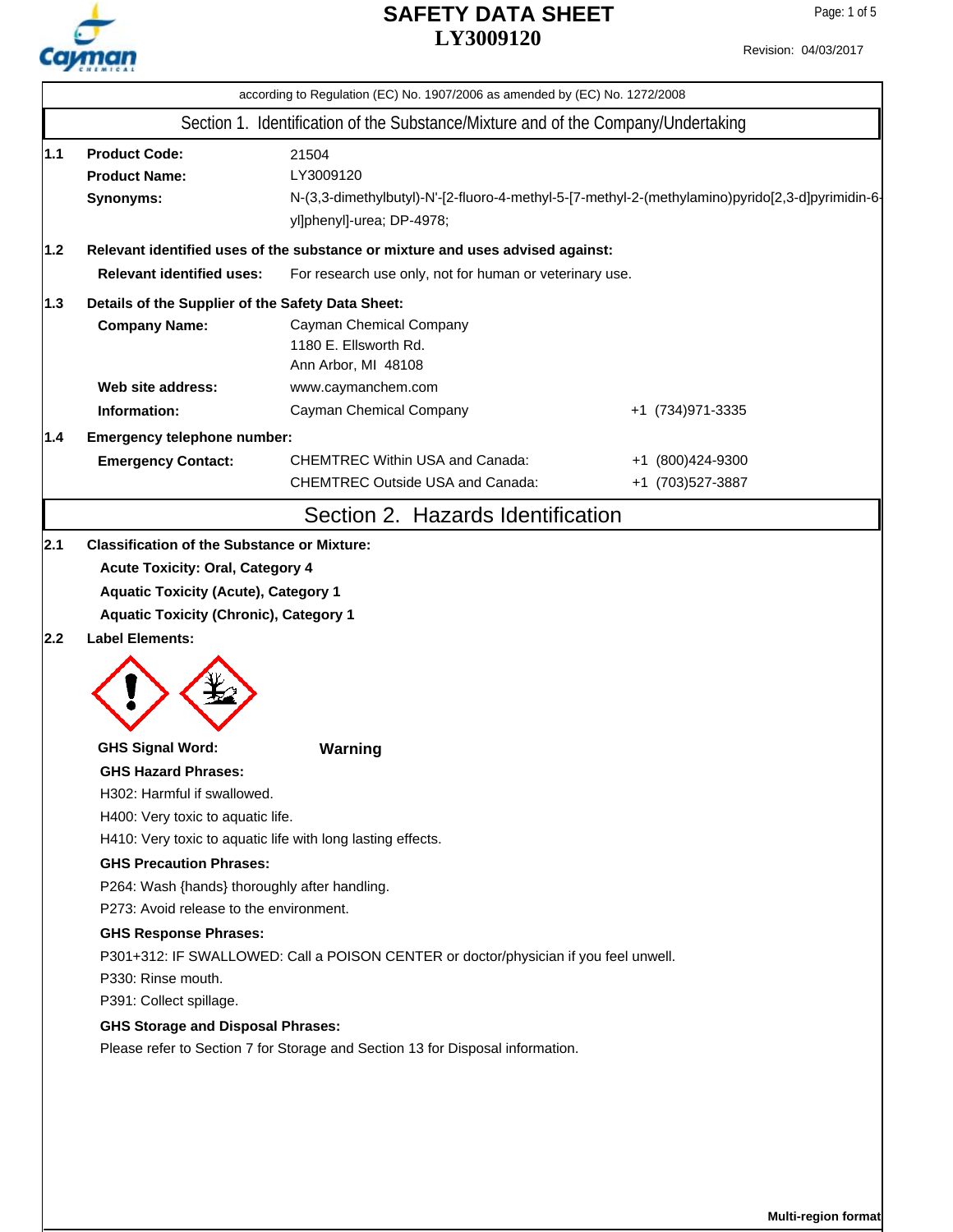| $\boldsymbol{\mu}$ |  |
|--------------------|--|

|     | <b>Address</b>                                             |                                 |                                                                                                                                                                                                             |                                                                                                    |                                |                                                                                                   |  |  |  |  |
|-----|------------------------------------------------------------|---------------------------------|-------------------------------------------------------------------------------------------------------------------------------------------------------------------------------------------------------------|----------------------------------------------------------------------------------------------------|--------------------------------|---------------------------------------------------------------------------------------------------|--|--|--|--|
| 2.3 |                                                            | <b>Adverse Human Health</b>     | Harmful if swallowed.                                                                                                                                                                                       |                                                                                                    |                                |                                                                                                   |  |  |  |  |
|     | <b>Effects and Symptoms:</b>                               |                                 | Material may be irritating to the mucous membranes and upper respiratory tract.<br>May be harmful by inhalation or skin absorption.                                                                         |                                                                                                    |                                |                                                                                                   |  |  |  |  |
|     |                                                            |                                 | May cause eye, skin, or respiratory system irritation.                                                                                                                                                      |                                                                                                    |                                |                                                                                                   |  |  |  |  |
|     |                                                            |                                 | Very toxic to aquatic life with long lasting effects.                                                                                                                                                       |                                                                                                    |                                |                                                                                                   |  |  |  |  |
|     |                                                            |                                 |                                                                                                                                                                                                             |                                                                                                    |                                | To the best of our knowledge, the toxicological properties have not been thoroughly investigated. |  |  |  |  |
|     |                                                            |                                 | Section 3. Composition/Information on Ingredients                                                                                                                                                           |                                                                                                    |                                |                                                                                                   |  |  |  |  |
|     |                                                            |                                 |                                                                                                                                                                                                             |                                                                                                    |                                |                                                                                                   |  |  |  |  |
|     | CAS H/<br><b>RTECS#</b><br><b>REACH Registration No.</b>   |                                 | Hazardous Components (Chemical Name)/                                                                                                                                                                       | <b>Concentration</b>                                                                               | EC No./<br><b>EC Index No.</b> | <b>GHS Classification</b>                                                                         |  |  |  |  |
| NA  | 1454682-72-4                                               | LY3009120                       |                                                                                                                                                                                                             | 100.0%                                                                                             | <b>NA</b><br><b>NA</b>         | Acute Tox.(O) 4: H302<br>Aquatic (C) 1: H410<br>Aquatic (A) 1: H400                               |  |  |  |  |
|     |                                                            |                                 |                                                                                                                                                                                                             | Section 4. First Aid Measures                                                                      |                                |                                                                                                   |  |  |  |  |
| 4.1 |                                                            | <b>Description of First Aid</b> |                                                                                                                                                                                                             |                                                                                                    |                                |                                                                                                   |  |  |  |  |
|     | <b>Measures:</b>                                           |                                 |                                                                                                                                                                                                             |                                                                                                    |                                |                                                                                                   |  |  |  |  |
|     |                                                            | In Case of Inhalation:          | Remove to fresh air. If not breathing, give artificial respiration or give oxygen by trained personnel.<br>Get immediate medical attention.                                                                 |                                                                                                    |                                |                                                                                                   |  |  |  |  |
|     |                                                            |                                 | In Case of Skin Contact: Immediately wash skin with soap and plenty of water for at least 15 minutes. Remove contaminated<br>clothing. Get medical attention if symptoms occur. Wash clothing before reuse. |                                                                                                    |                                |                                                                                                   |  |  |  |  |
|     |                                                            | In Case of Eye Contact:         |                                                                                                                                                                                                             | Hold eyelids apart and flush eyes with plenty of water for at least 15 minutes. Have eyes examined |                                |                                                                                                   |  |  |  |  |
|     |                                                            |                                 | and tested by medical personnel.                                                                                                                                                                            |                                                                                                    |                                |                                                                                                   |  |  |  |  |
|     |                                                            | In Case of Ingestion:           |                                                                                                                                                                                                             | Wash out mouth with water provided person is conscious. Never give anything by mouth to an         |                                |                                                                                                   |  |  |  |  |
|     |                                                            |                                 |                                                                                                                                                                                                             | unconscious person. Get medical attention. Do NOT induce vomiting unless directed to do so by      |                                |                                                                                                   |  |  |  |  |
|     |                                                            |                                 | medical personnel.                                                                                                                                                                                          |                                                                                                    |                                |                                                                                                   |  |  |  |  |
|     |                                                            |                                 | Section 5. Fire Fighting Measures                                                                                                                                                                           |                                                                                                    |                                |                                                                                                   |  |  |  |  |
| 5.1 |                                                            | <b>Suitable Extinguishing</b>   | Use alcohol-resistant foam, carbon dioxide, water, or dry chemical spray.                                                                                                                                   |                                                                                                    |                                |                                                                                                   |  |  |  |  |
|     | Use water spray to cool fire-exposed containers.<br>Media: |                                 |                                                                                                                                                                                                             |                                                                                                    |                                |                                                                                                   |  |  |  |  |
|     |                                                            |                                 | Unsuitable Extinguishing A solid water stream may be inefficient.                                                                                                                                           |                                                                                                    |                                |                                                                                                   |  |  |  |  |
|     | Media:                                                     |                                 |                                                                                                                                                                                                             |                                                                                                    |                                |                                                                                                   |  |  |  |  |
| 5.2 | Hazards:                                                   |                                 | Flammable Properties and No data available.                                                                                                                                                                 |                                                                                                    |                                |                                                                                                   |  |  |  |  |
|     |                                                            |                                 | No data available.                                                                                                                                                                                          |                                                                                                    |                                |                                                                                                   |  |  |  |  |
|     | Flash Pt:                                                  |                                 | No data.                                                                                                                                                                                                    |                                                                                                    |                                |                                                                                                   |  |  |  |  |
|     |                                                            | <b>Explosive Limits:</b>        | LEL: No data.                                                                                                                                                                                               | UEL: No data.                                                                                      |                                |                                                                                                   |  |  |  |  |
|     |                                                            | <b>Autoignition Pt:</b>         | No data.                                                                                                                                                                                                    |                                                                                                    |                                |                                                                                                   |  |  |  |  |
| 5.3 |                                                            |                                 | Fire Fighting Instructions: As in any fire, wear self-contained breathing apparatus pressure-demand (NIOSH approved or<br>equivalent), and full protective gear to prevent contact with skin and eyes.      |                                                                                                    |                                |                                                                                                   |  |  |  |  |
|     |                                                            |                                 |                                                                                                                                                                                                             |                                                                                                    |                                |                                                                                                   |  |  |  |  |
|     |                                                            |                                 |                                                                                                                                                                                                             |                                                                                                    |                                |                                                                                                   |  |  |  |  |
|     |                                                            |                                 |                                                                                                                                                                                                             |                                                                                                    |                                |                                                                                                   |  |  |  |  |
|     |                                                            |                                 |                                                                                                                                                                                                             |                                                                                                    |                                |                                                                                                   |  |  |  |  |
|     |                                                            |                                 |                                                                                                                                                                                                             |                                                                                                    |                                |                                                                                                   |  |  |  |  |
|     |                                                            |                                 |                                                                                                                                                                                                             |                                                                                                    |                                |                                                                                                   |  |  |  |  |
|     |                                                            |                                 |                                                                                                                                                                                                             |                                                                                                    |                                |                                                                                                   |  |  |  |  |
|     |                                                            |                                 |                                                                                                                                                                                                             |                                                                                                    |                                |                                                                                                   |  |  |  |  |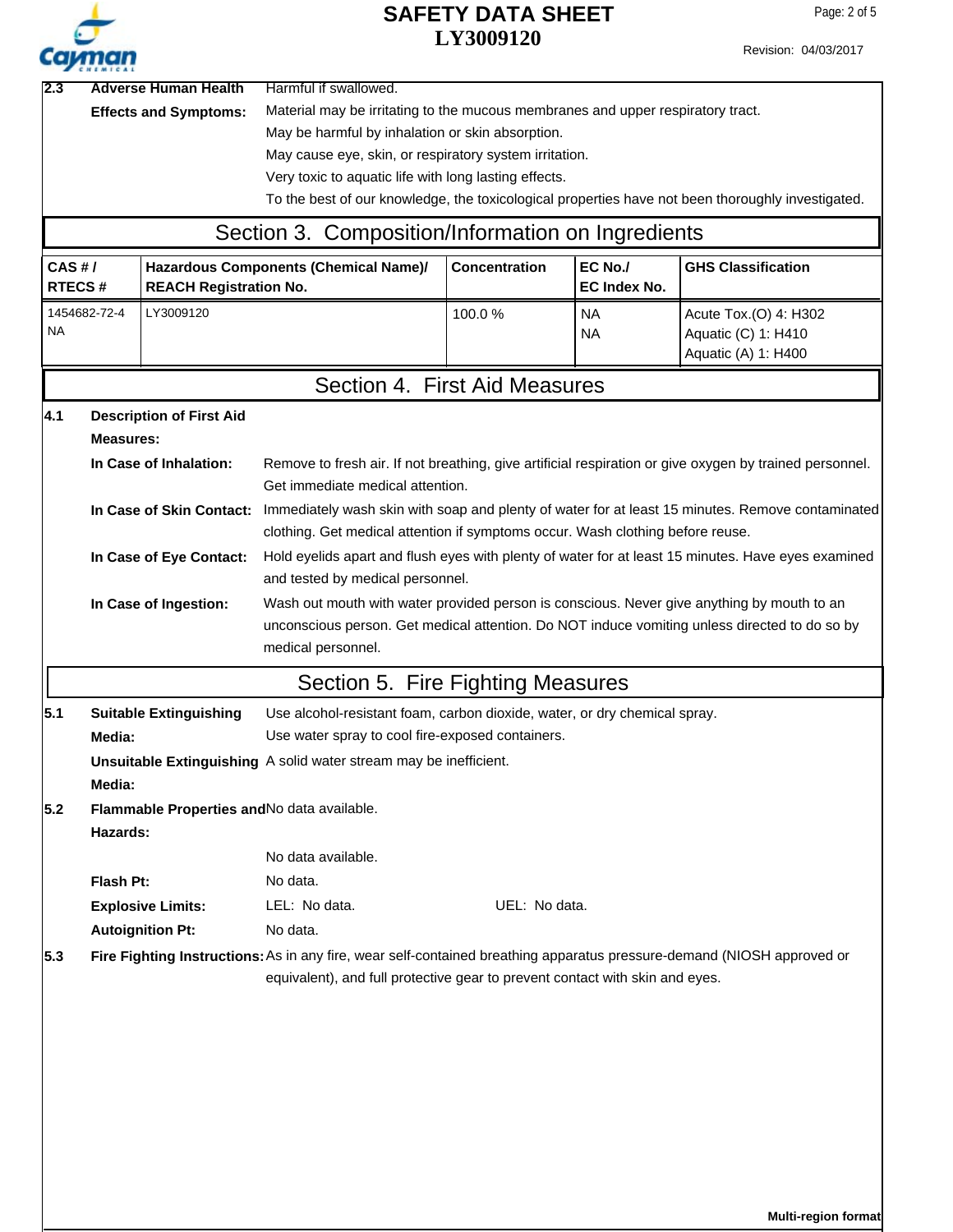

# **LY3009120 SAFETY DATA SHEET**

Revision: 04/03/2017

|       |                                                                                   | Section 6. Accidental Release Measures                                                                                   |  |  |  |  |
|-------|-----------------------------------------------------------------------------------|--------------------------------------------------------------------------------------------------------------------------|--|--|--|--|
| 6.1   | <b>Protective Precautions,</b>                                                    | Avoid raising and breathing dust, and provide adequate ventilation.                                                      |  |  |  |  |
|       |                                                                                   | Protective Equipment and As conditions warrant, wear a NIOSH approved self-contained breathing apparatus, or respirator, |  |  |  |  |
|       | <b>Emergency Procedures:</b>                                                      | and appropriate personal protection (rubber boots, safety goggles, and heavy rubber gloves).                             |  |  |  |  |
| 6.2   | <b>Environmental</b>                                                              | Take steps to avoid release into the environment, if safe to do so.                                                      |  |  |  |  |
|       | <b>Precautions:</b>                                                               |                                                                                                                          |  |  |  |  |
| 6.3   |                                                                                   | Methods and Material For Contain spill and collect, as appropriate.                                                      |  |  |  |  |
|       |                                                                                   | Containment and Cleaning Transfer to a chemical waste container for disposal in accordance with local regulations.       |  |  |  |  |
|       | Up:                                                                               |                                                                                                                          |  |  |  |  |
|       |                                                                                   | Section 7. Handling and Storage                                                                                          |  |  |  |  |
| 7.1   |                                                                                   | Precautions To Be Taken Avoid breathing dust/fume/gas/mist/vapours/spray.                                                |  |  |  |  |
|       | in Handling:                                                                      | Avoid prolonged or repeated exposure.                                                                                    |  |  |  |  |
| 7.2   |                                                                                   | Precautions To Be Taken Keep container tightly closed.                                                                   |  |  |  |  |
|       | in Storing:                                                                       | Store in accordance with information listed on the product insert.                                                       |  |  |  |  |
|       |                                                                                   | Section 8. Exposure Controls/Personal Protection                                                                         |  |  |  |  |
| 8.1   | <b>Exposure Parameters:</b>                                                       |                                                                                                                          |  |  |  |  |
| 8.2   | <b>Exposure Controls:</b>                                                         |                                                                                                                          |  |  |  |  |
| 8.2.1 | <b>Engineering Controls</b>                                                       | Use process enclosures, local exhaust ventilation, or other engineering controls to control airborne                     |  |  |  |  |
|       | (Ventilation etc.):                                                               | levels below recommended exposure limits.                                                                                |  |  |  |  |
| 8.2.2 | <b>Personal protection equipment:</b>                                             |                                                                                                                          |  |  |  |  |
|       | <b>Eye Protection:</b>                                                            | Safety glasses                                                                                                           |  |  |  |  |
|       | <b>Protective Gloves:</b>                                                         | Compatible chemical-resistant gloves                                                                                     |  |  |  |  |
|       | Other Protective Clothing: Lab coat                                               |                                                                                                                          |  |  |  |  |
|       | <b>Respiratory Equipment</b><br>NIOSH approved respirator, as conditions warrant. |                                                                                                                          |  |  |  |  |
|       | (Specify Type):                                                                   |                                                                                                                          |  |  |  |  |
|       | Work/Hygienic/Maintenan Do not take internally.                                   |                                                                                                                          |  |  |  |  |
|       | ce Practices:                                                                     | Facilities storing or utilizing this material should be equipped with an eyewash and a safety shower.                    |  |  |  |  |
|       |                                                                                   | Wash thoroughly after handling.                                                                                          |  |  |  |  |
|       |                                                                                   | No data available.                                                                                                       |  |  |  |  |
|       |                                                                                   | Section 9. Physical and Chemical Properties                                                                              |  |  |  |  |
| 9.1   |                                                                                   | Information on Basic Physical and Chemical Properties                                                                    |  |  |  |  |
|       | <b>Physical States:</b>                                                           | [ ] Gas<br>[ ] Liquid<br>[X] Solid                                                                                       |  |  |  |  |
|       | <b>Appearance and Odor:</b>                                                       | A crystalline solid                                                                                                      |  |  |  |  |
|       | pH:                                                                               | No data.                                                                                                                 |  |  |  |  |
|       | <b>Melting Point:</b>                                                             | No data.                                                                                                                 |  |  |  |  |
|       | <b>Boiling Point:</b>                                                             | No data.                                                                                                                 |  |  |  |  |
|       | Flash Pt:                                                                         | No data.                                                                                                                 |  |  |  |  |
|       | <b>Evaporation Rate:</b>                                                          | No data.                                                                                                                 |  |  |  |  |
|       | Flammability (solid, gas):                                                        | No data available.                                                                                                       |  |  |  |  |
|       | <b>Explosive Limits:</b>                                                          | LEL: No data.<br>UEL: No data.                                                                                           |  |  |  |  |
|       | Vapor Pressure (vs. Air or mm                                                     | No data.                                                                                                                 |  |  |  |  |
|       | Hg):                                                                              |                                                                                                                          |  |  |  |  |
|       | Vapor Density (vs. Air = 1):                                                      | No data.                                                                                                                 |  |  |  |  |
|       |                                                                                   |                                                                                                                          |  |  |  |  |
|       |                                                                                   | <b>Multi-region format</b>                                                                                               |  |  |  |  |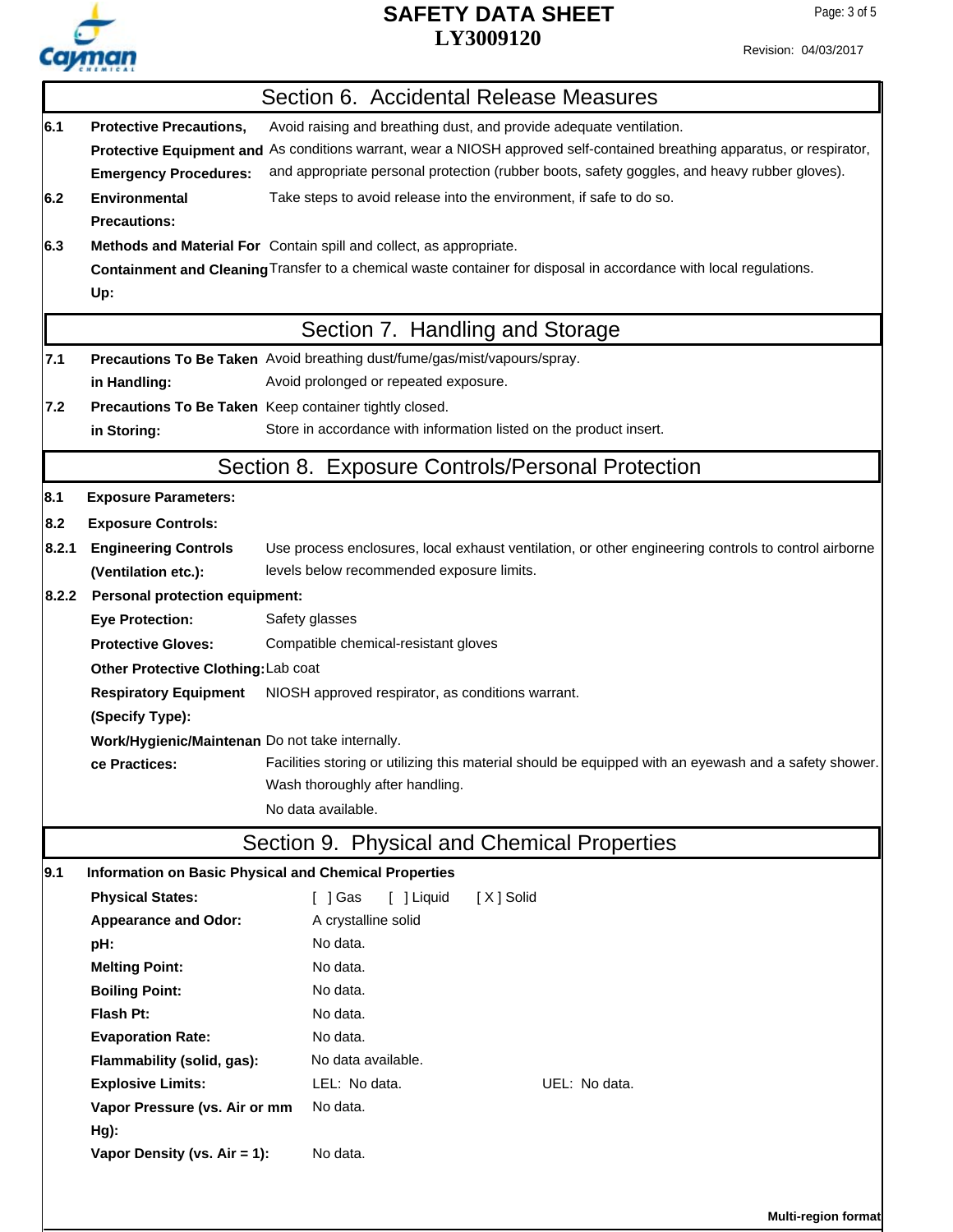

Revision: 04/03/2017

|                  | Specific Gravity (Water = 1):              |                                          | No data.                                                                      |          |            |             |              |             |  |  |
|------------------|--------------------------------------------|------------------------------------------|-------------------------------------------------------------------------------|----------|------------|-------------|--------------|-------------|--|--|
|                  | <b>Solubility in Water:</b>                |                                          |                                                                               | No data. |            |             |              |             |  |  |
|                  | <b>Solubility Notes:</b>                   |                                          | Soluble in: DMSO;                                                             |          |            |             |              |             |  |  |
|                  |                                            | <b>Octanol/Water Partition</b>           | No data.                                                                      |          |            |             |              |             |  |  |
|                  | Coefficient:                               |                                          |                                                                               |          |            |             |              |             |  |  |
|                  | <b>Autoignition Pt:</b>                    |                                          | No data.                                                                      |          |            |             |              |             |  |  |
|                  |                                            | <b>Decomposition Temperature:</b>        | No data.                                                                      |          |            |             |              |             |  |  |
|                  | Viscosity:                                 |                                          | No data.                                                                      |          |            |             |              |             |  |  |
| 9.2              | <b>Other Information</b>                   |                                          |                                                                               |          |            |             |              |             |  |  |
|                  | <b>Percent Volatile:</b>                   |                                          | No data.                                                                      |          |            |             |              |             |  |  |
|                  |                                            | <b>Molecular Formula &amp; Weight:</b>   | C23H29FN6O<br>424.5                                                           |          |            |             |              |             |  |  |
|                  |                                            |                                          | Section 10. Stability and Reactivity                                          |          |            |             |              |             |  |  |
| 10.1             | <b>Reactivity:</b>                         |                                          | No data available.                                                            |          |            |             |              |             |  |  |
| 10.2             | Stability:                                 |                                          | Stable [X]<br>Unstable [ ]                                                    |          |            |             |              |             |  |  |
| 10.3             | <b>Stability Note(s):</b>                  |                                          | Stable if stored in accordance with information listed on the product insert. |          |            |             |              |             |  |  |
|                  | <b>Polymerization:</b>                     |                                          | Will not occur [X]<br>Will occur [ ]                                          |          |            |             |              |             |  |  |
| 10.4             |                                            | <b>Conditions To Avoid:</b>              | No data available.                                                            |          |            |             |              |             |  |  |
| 10.5             |                                            | Incompatibility - Materials strong acids |                                                                               |          |            |             |              |             |  |  |
|                  | <b>To Avoid:</b>                           |                                          | strong bases                                                                  |          |            |             |              |             |  |  |
|                  |                                            |                                          | strong oxidizing agents                                                       |          |            |             |              |             |  |  |
|                  |                                            |                                          | strong reducing agents                                                        |          |            |             |              |             |  |  |
| 10.6             | <b>Hazardous</b>                           |                                          | No data available.                                                            |          |            |             |              |             |  |  |
| Decomposition or |                                            |                                          |                                                                               |          |            |             |              |             |  |  |
|                  | <b>Byproducts:</b>                         |                                          |                                                                               |          |            |             |              |             |  |  |
|                  |                                            |                                          | Section 11. Toxicological Information                                         |          |            |             |              |             |  |  |
| 11.1             | Information on                             |                                          | The toxicological effects of this product have not been thoroughly studied.   |          |            |             |              |             |  |  |
|                  |                                            | <b>Toxicological Effects:</b>            |                                                                               |          |            |             |              |             |  |  |
| <b>CAS#</b>      |                                            |                                          | <b>Hazardous Components (Chemical Name)</b>                                   |          | <b>NTP</b> | <b>IARC</b> | <b>ACGIH</b> | <b>OSHA</b> |  |  |
|                  | 1454682-72-4                               | LY3009120                                |                                                                               |          | n.a.       | n.a.        | n.a.         | n.a.        |  |  |
|                  |                                            |                                          | Section 12. Ecological Information                                            |          |            |             |              |             |  |  |
| 12.1             | <b>Toxicity:</b>                           |                                          | Avoid release into the environment.                                           |          |            |             |              |             |  |  |
|                  |                                            |                                          | Runoff from fire control or dilution water may cause pollution.               |          |            |             |              |             |  |  |
| 12.2             | <b>Persistence and</b>                     |                                          | No data available.                                                            |          |            |             |              |             |  |  |
|                  | Degradability:                             |                                          |                                                                               |          |            |             |              |             |  |  |
| 12.3             | <b>Bioaccumulative</b>                     |                                          | No data available.                                                            |          |            |             |              |             |  |  |
|                  | <b>Potential:</b>                          |                                          |                                                                               |          |            |             |              |             |  |  |
| 12.4             | <b>Mobility in Soil:</b>                   |                                          | No data available.                                                            |          |            |             |              |             |  |  |
| 12.5             | Results of PBT and vPvB No data available. |                                          |                                                                               |          |            |             |              |             |  |  |
|                  | assessment:                                |                                          |                                                                               |          |            |             |              |             |  |  |
| 12.6             | Other adverse effects:                     |                                          | No data available.                                                            |          |            |             |              |             |  |  |
|                  |                                            |                                          |                                                                               |          |            |             |              |             |  |  |
|                  |                                            |                                          |                                                                               |          |            |             |              |             |  |  |
|                  |                                            |                                          |                                                                               |          |            |             |              |             |  |  |
|                  |                                            |                                          |                                                                               |          |            |             |              |             |  |  |

**Multi-region format**